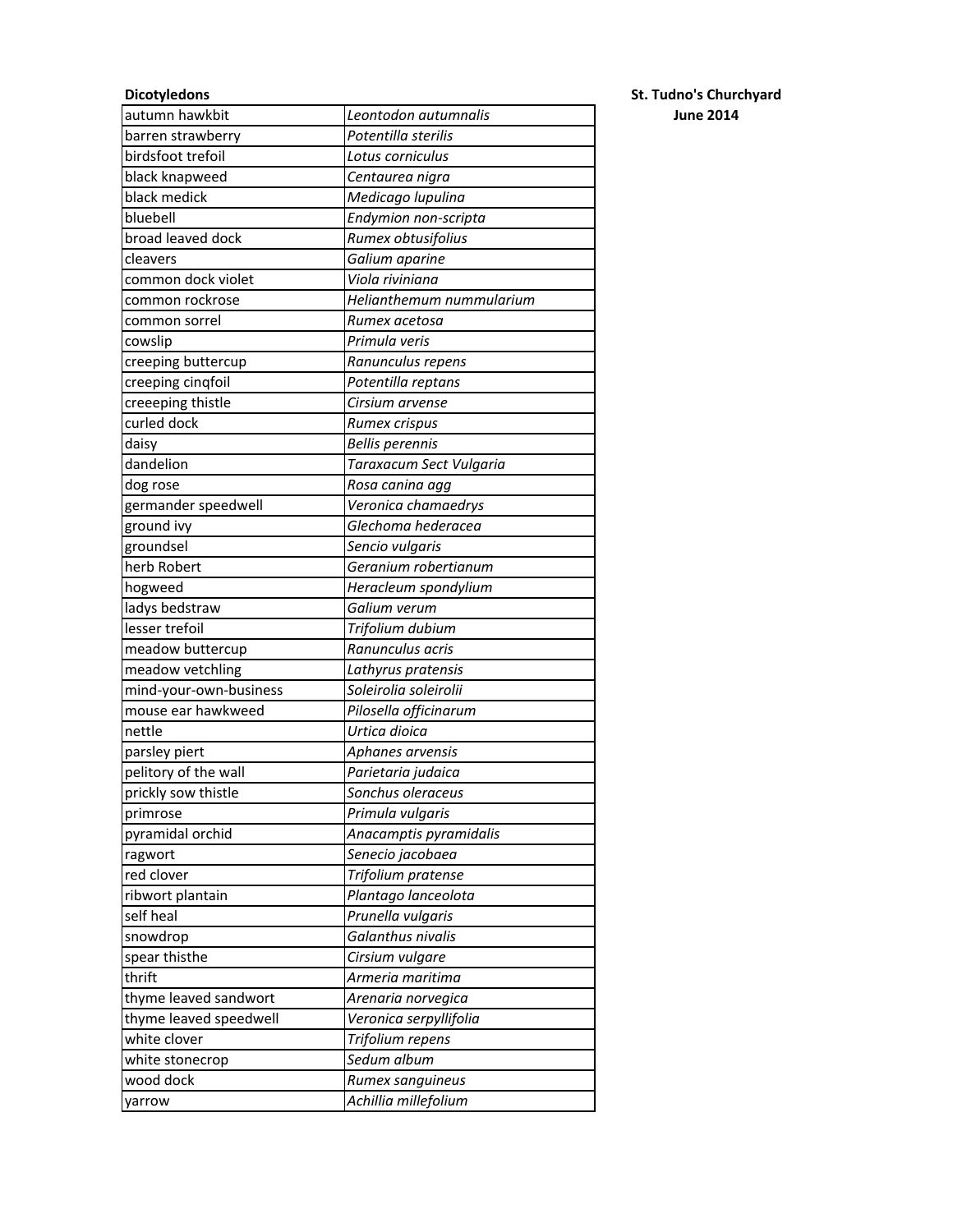| cocksfoot           | Dactylus glomerata      | <b>June 2014</b> |
|---------------------|-------------------------|------------------|
| common bent         | Agrostis capillaris     |                  |
| false oat           | Arrhenatherum elatius   |                  |
| glaucous sedge      | Carex flacca            |                  |
| quaking grass       | Briza media             |                  |
| red fescue          | Festuca rubra           |                  |
| ryegrass            | Lolium perenne          |                  |
| slender false brome | Brachypodium sylvaticum |                  |
| smooth meadow grass | Poa pratensis           |                  |
| sweet vernal grass  | Anthoxanthum odoratum   |                  |
| wild arum           | Arum maculatum          |                  |
| yellow oat          | Trisetum flavescens     |                  |
| Yorkshire fog       | <b>Holcus lanatus</b>   |                  |

### **Ferns**

| harts tongue fern | Asplenium scolopendrium |
|-------------------|-------------------------|
| lady fern         | Athyrium filix-femina   |
| soft shield fern  | Polystichum setiferum   |
| wall rue          | Asplenium ruta-muraria  |

### **Trees and shrubs**

| black pine           | Pinus nigra        |
|----------------------|--------------------|
| bramble - elm leaved | Rubus fruticosus   |
| dog rose             | Rosa canina        |
| elder                | Sambucus nigra     |
| hawthorn             | Crataegus monogyna |
| llime                | Tilia vulgais      |

# **Monocotyledons** St. Tudno's Churchyard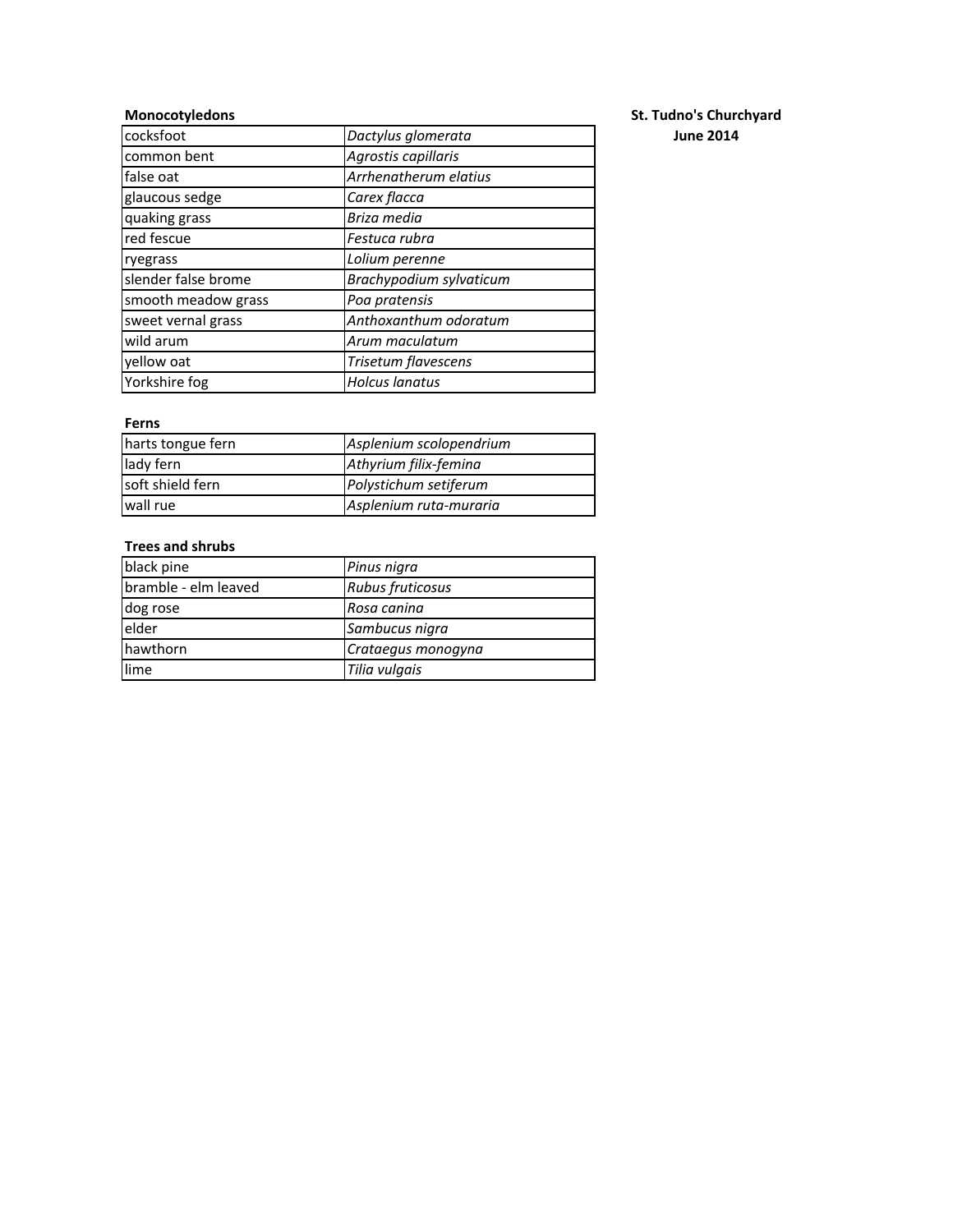| Achillia millefolium     | yarrow                 |
|--------------------------|------------------------|
| Anacamptis pyramidalis   | pyramidal orchid       |
| Aphanes arvensis         | parsley piert          |
| Arenaria norvegica       | thyme leaved sandwort  |
| Armeria maritima         | thrift                 |
| <b>Bellis perennis</b>   | daisy                  |
| Centaurea nigra          | black knapweed         |
| Cirsium arvense          | creeeping thistle      |
| Cirsium vulgare          | spear thisthe          |
| Endymion non-scripta     | bluebell               |
| Galanthus nivalis        | snowdrop               |
| Galium aparine           | cleavers               |
| Galium verum             | ladys bedstraw         |
| Geranium robertianum     | herb Robert            |
| Glechoma hederacea       | ground ivy             |
| Helianthemum nummularium | common rockrose        |
| Heracleum spondylium     | hogweed                |
| Lathyrus pratensis       | meadow vetchling       |
| Leontodon autumnalis     | autumn hawkbit         |
| Lotus corniculus         | birdsfoot trefoil      |
| Medicago lupulina        | black medick           |
| Parietaria judaica       | pelitory of the wall   |
| Pilosella officinarum    | mouse ear hawkweed     |
| Plantago lanceolota      | ribwort plantain       |
| Potentilla reptans       | creeping cinqfoil      |
| Potentilla sterilis      | barren strawberry      |
| Primula veris            | cowslip                |
| Primula vulgaris         | primrose               |
| Prunella vulgaris        | self heal              |
| Ranunculus acris         | meadow buttercup       |
| Ranunculus repens        | creeping buttercup     |
| Rosa canina agg          | dog rose               |
| Rumex acetosa            | common sorrel          |
| Rumex crispus            | curled dock            |
| Rumex obtusifolius       | broad leaved dock      |
| Rumex sanguineus         | wood dock              |
| Sedum album              | white stonecrop        |
| Sencio vulgaris          | groundsel              |
| Senecio jacobaea         | ragwort                |
| Soleirolia soleirolii    | mind-your-own-business |
| Sonchus oleraceus        | prickly sow thistle    |
| Taraxacum Sect Vulgaria  | dandelion              |
| Trifolium dubium         | lesser trefoil         |
| Trifolium pratense       | red clover             |
| Trifolium repens         | white clover           |
| Urtica dioica            | nettle                 |
| Veronica chamaedrys      | germander speedwell    |
| Veronica serpyllifolia   | thyme leaved speedwell |
| Viola riviniana          | common dock violet     |

# **Dicotyledons St. Tudno's Churchyard** *Achillia millefolium* yarrow **June 2014**